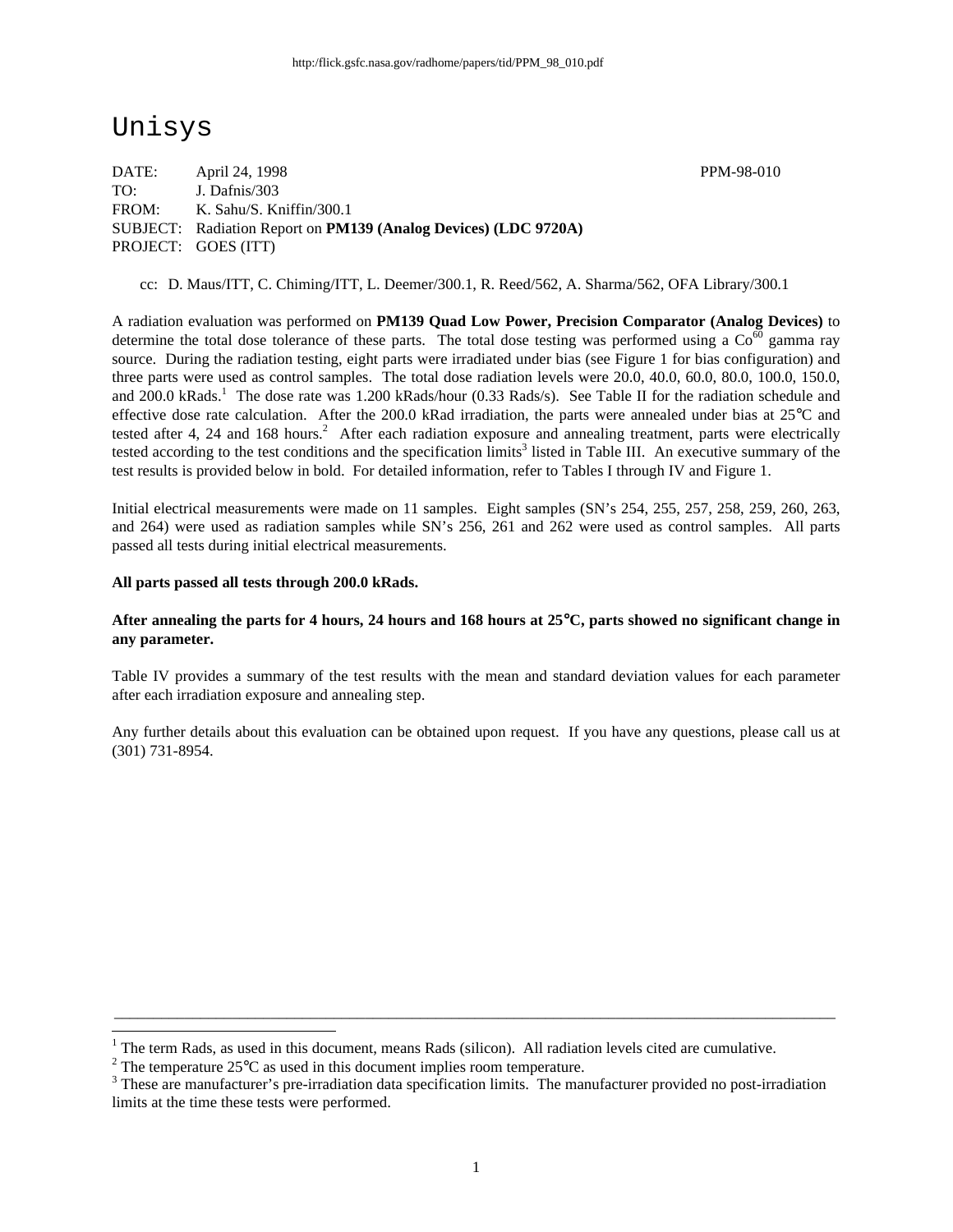#### ADVISORY ON THE USE OF THIS DOCUMENT

The information contained in this document has been developed solely for the purpose of providing general guidance to employees of the Goddard Space Flight Center (GSFC). This document may be distributed outside GSFC only as a courtesy to other government agencies and contractors. Any distribution of this document, or application or use of the information contained herein, is expressly conditional upon, and is subject to, the following understandings and limitations:

(a) The information was developed for general guidance only and is subject to change at any time;

(b) The information was developed under unique GSFC laboratory conditions which may differ substantially from outside conditions;

(c) GSFC does not warrant the accuracy of the information when applied or used under other than unique GSFC laboratory conditions;

(d) The information should not be construed as a representation of product performance by either GSFC or the manufacturer;

(e) Neither the United States government nor any person acting on behalf of the United States government assumes any liability resulting from the application or use of the information.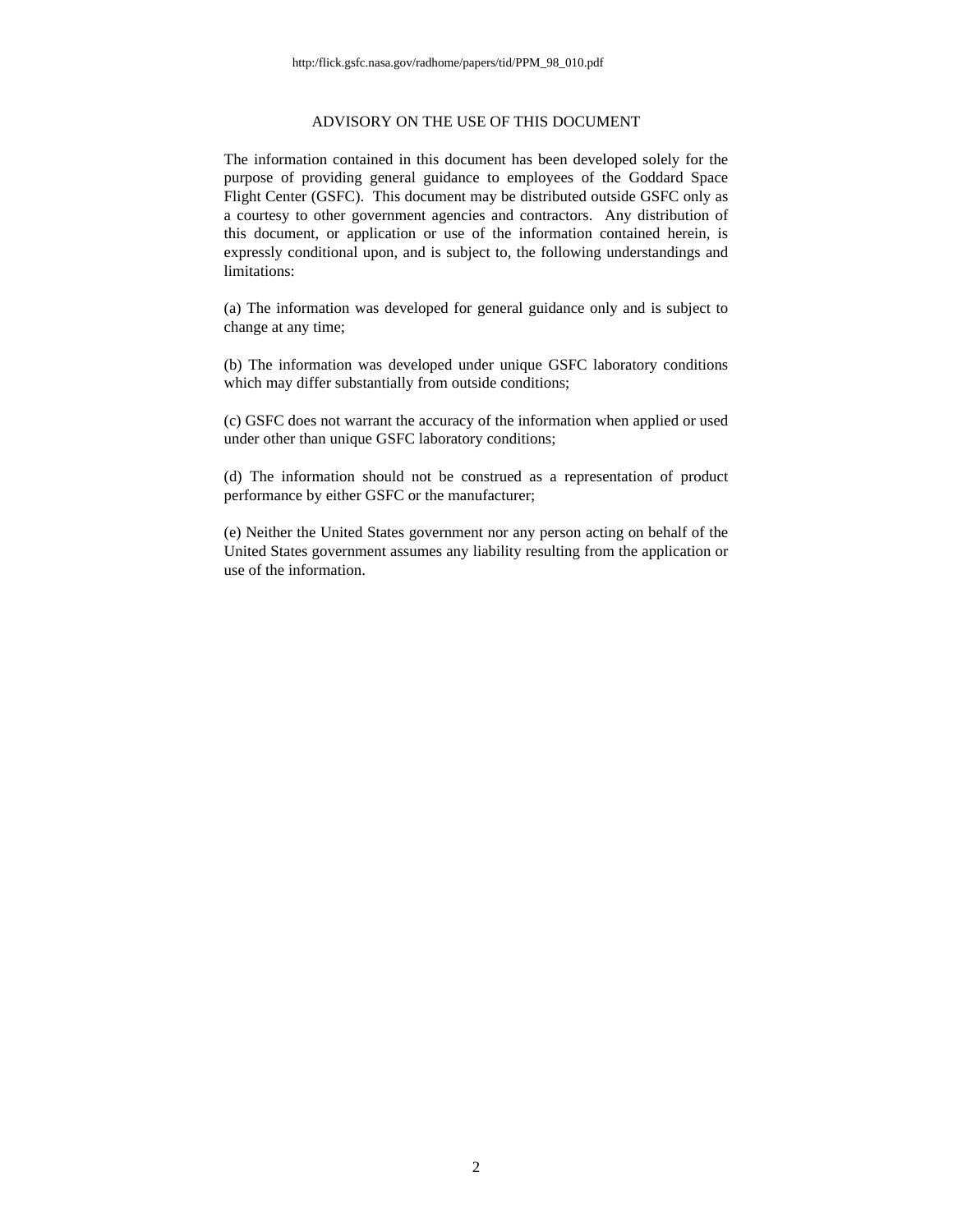Figure 1. Radiation Bias Circuit for PM139



Notes:

- 1. Resistors are  $15k\Omega \pm 10\%$ , ½W.<br>2. Capacitors are  $0.1 \mu f \pm 10\%$ , 50V
- Capacitors are  $0.1 \mu$ f  $\pm 10\%$ , 50V.
- 3.  $V_+ = 15V$ .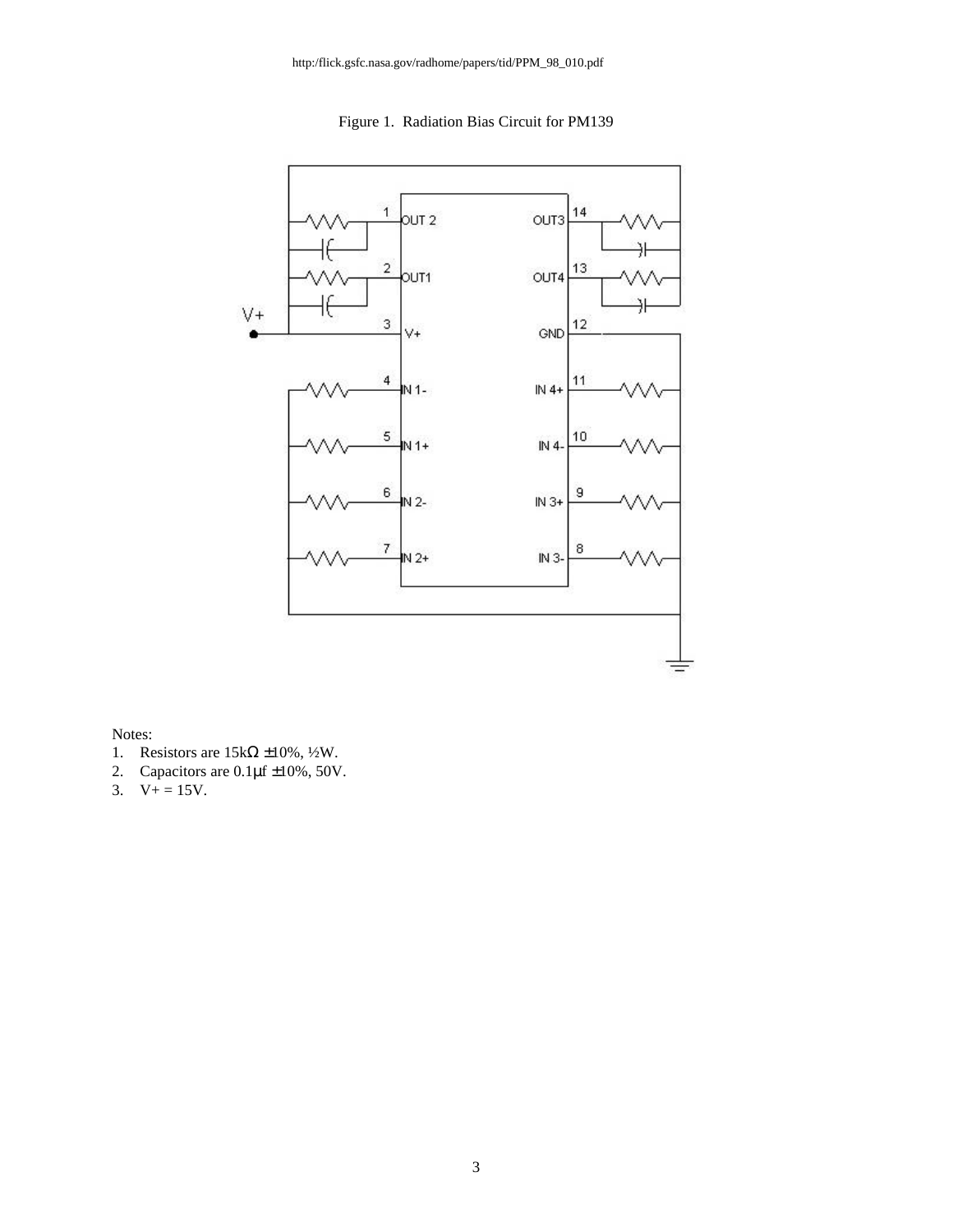| Generic Part Number:                        | PM139                                      |
|---------------------------------------------|--------------------------------------------|
| <b>GOES ITT Part Number</b>                 | PM139                                      |
| Charge Number:                              | C80709                                     |
| Manufacturer:                               | <b>Analog Devices</b>                      |
| Lot Date Code (LDC):                        | 9720A                                      |
| <b>Quantity Tested:</b>                     | 11                                         |
| Serial Number of Control Samples:           | 256, 261, 262                              |
| <b>Serial Numbers of Radiation Samples:</b> | 254, 255, 257, 258, 259, 260, 263, and 264 |
| <b>Part Function:</b>                       | Quad Low Power, Precision Comparator       |
| Part Technology:                            | Bipolar                                    |
| Package Style:                              | 14-Pin DIP                                 |
| Test Equipment:                             | A540/Bench Tests                           |
| Test Engineer:                              | S. Archer-Davies                           |

### TABLE I. Part Information

• The manufacturer for this part guaranteed no radiation tolerance/hardness.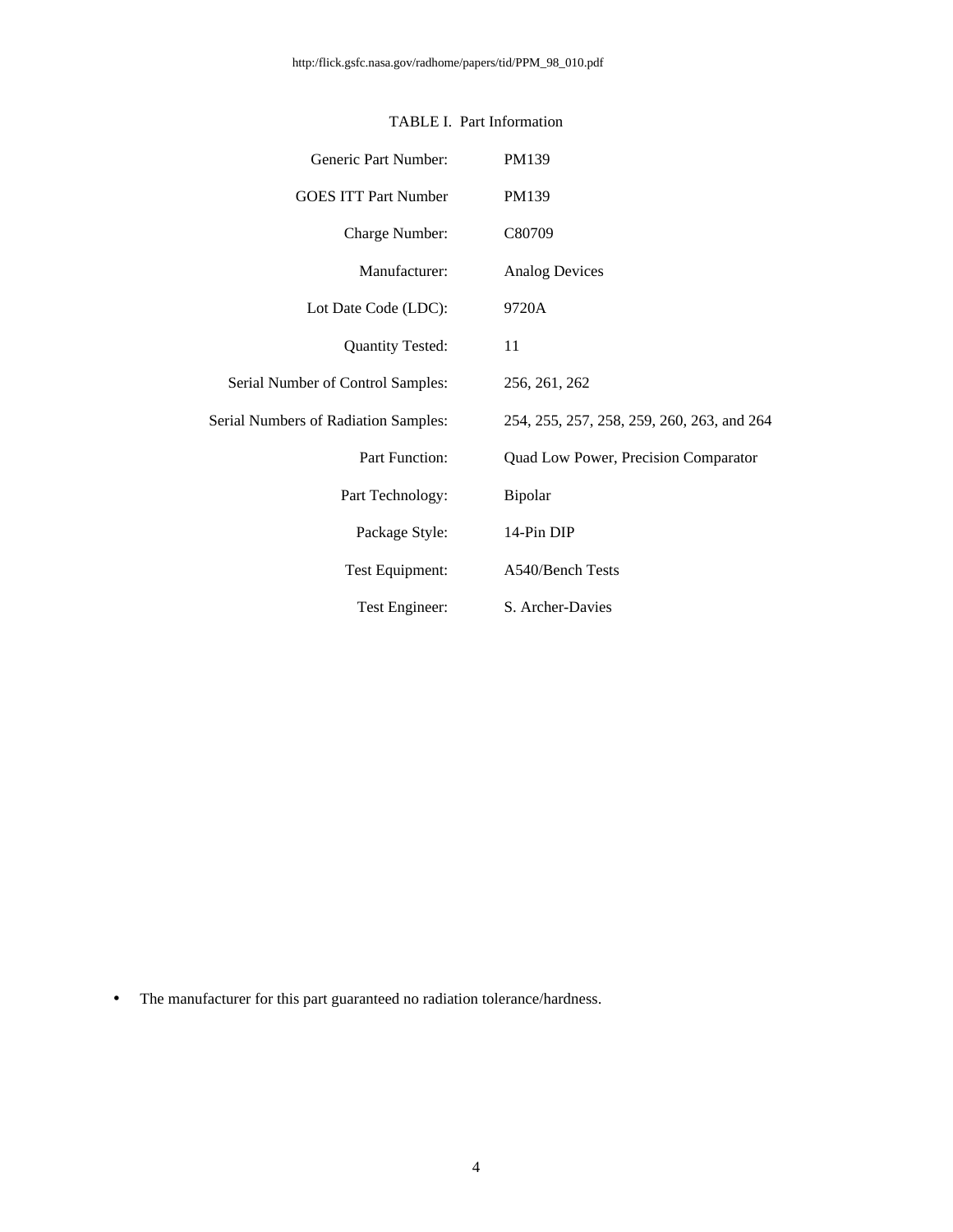| TABLE II. Radiation Schedule for PM139 |  |
|----------------------------------------|--|
|                                        |  |
|                                        |  |
|                                        |  |
|                                        |  |
|                                        |  |
|                                        |  |
|                                        |  |
|                                        |  |
|                                        |  |
|                                        |  |
|                                        |  |
|                                        |  |

Effective Dose Rate = 200,000 RADS/14 DAYS=595.2 RADS/HOUR=0.17 RADS/SEC The effective dose rate is lower than that of the individual radiation steps as it takes into account the interimannealing step.

\* This 72 hour annealing step was added to maintain the prescribed dose rate due to the weekend.

\*\* The dose rate was adjusted to allow the parts to receive radiation dose over the weekend.

PARTS WERE IRRADIATED AND ANNEALED UNDER BIAS, SEE FIGURE 1.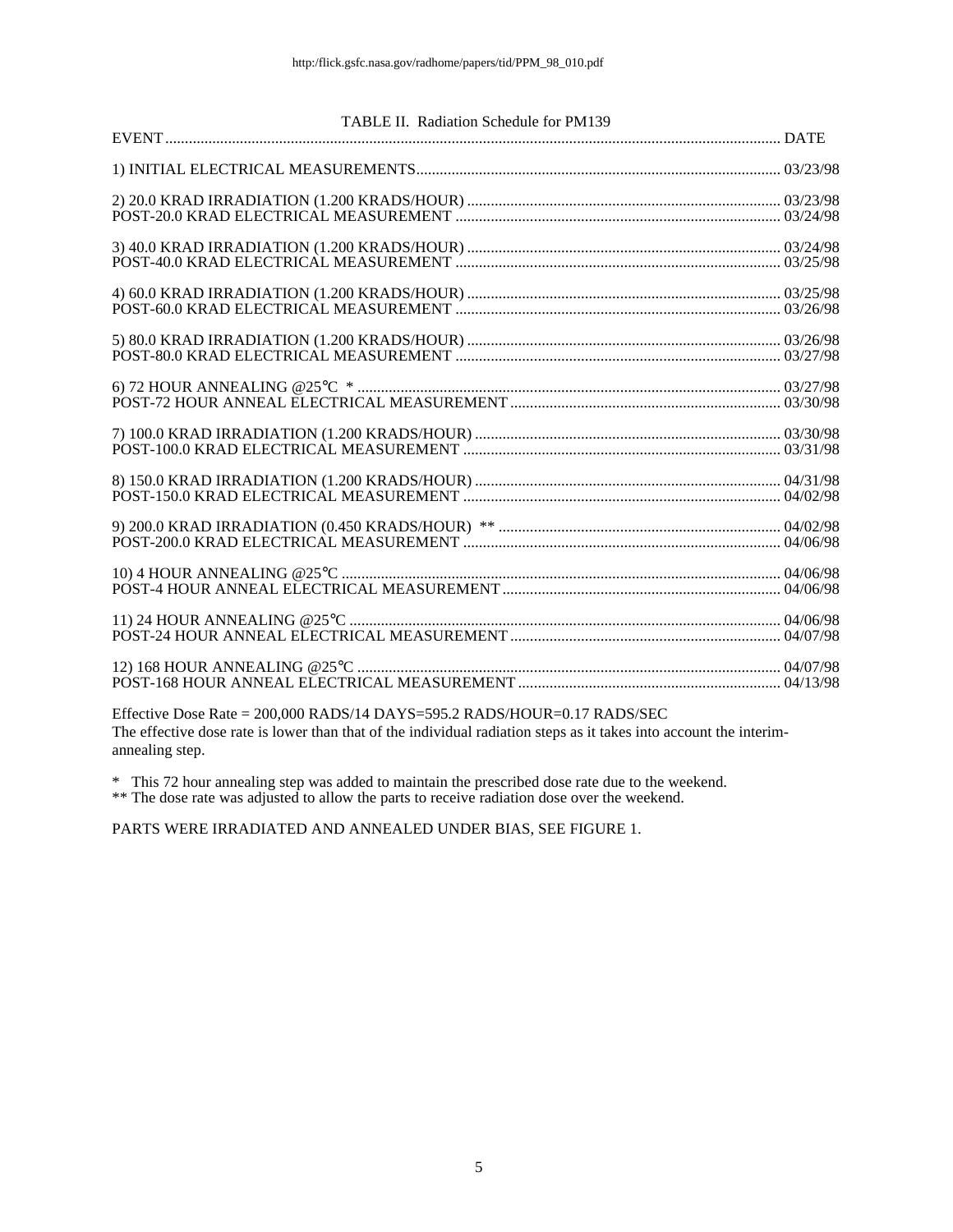| <b>Test</b>    |                        |                                                                                                       | Spec.       | Lim.       |
|----------------|------------------------|-------------------------------------------------------------------------------------------------------|-------------|------------|
| #              | <b>Parameter</b>       | <b>Units Test Conditions</b>                                                                          | min         | max        |
| 1              | Icc 5V                 | $mA$ $V_{CC}$ = 5V, $V_{OUT}$ = 0V                                                                    | 0           | <b>2.0</b> |
| $\overline{2}$ | Icc 30V                | $mA$ $V_{CC}$ = 30V, $V_{OUT}$ = 0V                                                                   | $\mathbf 0$ | 3.0        |
| $3-6$          | VOS 5V                 | $mV$ <sub>CC</sub> = 5V, $V_{\text{OUT}}$ = 1.4V                                                      | $-5.0$      | 5.0        |
| $7 - 10$       | VOS 30V                | $mV$ $V_{\text{CC}}$ = 30V, $V_{\text{OUT}}$ = 15V                                                    | $-5.0$      | 5.0        |
| $11 - 14$      | <b>PSRR</b>            | $dB V_{CC} = 5V$ to 30V, $V_{OUT} = 1.4V$                                                             | 70          |            |
| $15 - 18$      | $P$ IIB 5V             | $nA V_{CC} = 5V$ , $V_{OUT} = 1.4V$                                                                   | $-100$      | $-1$       |
| $19 - 22$      | N IIB 5V               | $nA V_{CC} = 5V$ , $V_{OUT} = 1.4V$                                                                   | $-100$      | $-1$       |
| $23 - 26$      | $I H O S V$            | $nA V_{CC} = 5V$ , $V_{OUT} = 1.4V$                                                                   | $-25$       | 25         |
| $27 - 30$      | $\bf{P}$ IIB 30V       | $nA V_{CC} = 30V$ , $V_{OUT} = 15V$                                                                   | $-100$      | $-1$       |
| $31 - 34$      | $\overline{N}$ IIB 30V | $nA V_{CC} = 30V$ , $V_{OUT} = 15V$                                                                   | $-100$      | $-1$       |
| $35 - 38$      | <b>IIOS 30V</b>        | $nA V_{CC} = 30V$ , $V_{OUT} = 15V$                                                                   | $-25$       | 25         |
| 43-46          | <b>I</b> SINK          | $mA V_{CC} = 15V$ , 11V < V <sub>OUT</sub> < 1V, R <sub>L</sub> = 15kΩ                                | 8.0         |            |
| 47-50          | <b>V SAT</b>           | $mV$ $V_{\text{CC}}$ = 15V, $V_{\text{OUT}}$ = 1.5V, $-V_{\text{IN}}$ = 1V, $+V_{\text{IN}}$ = 0V     |             | 400        |
| 51-54          | <b>I LEAK</b>          | $\mu$ A $V_{\text{CC}}$ = 15V, $I_{\text{OUT}}$ = 4.0mA, $-V_{\text{IN}}$ = 1V, $+V_{\text{IN}}$ = 0V |             | 0.50       |
| 55-58          | <b>Open Loop Gain</b>  | $dB V_{CC} = 15V, 11V < V_{OUT} < 1V, R_L = 15kΩ$                                                     | 94          |            |

#### Table III. Electrical Characteristics of PM139 /1

Notes:

1/ These are the manufacturer's non-irradiated data sheet specification limits. The manufacturer provided no postirradiation limits at the time the tests were performed.

2/ Due to limitations in the automatic test equipment, tests 55-58 were made on the bench.